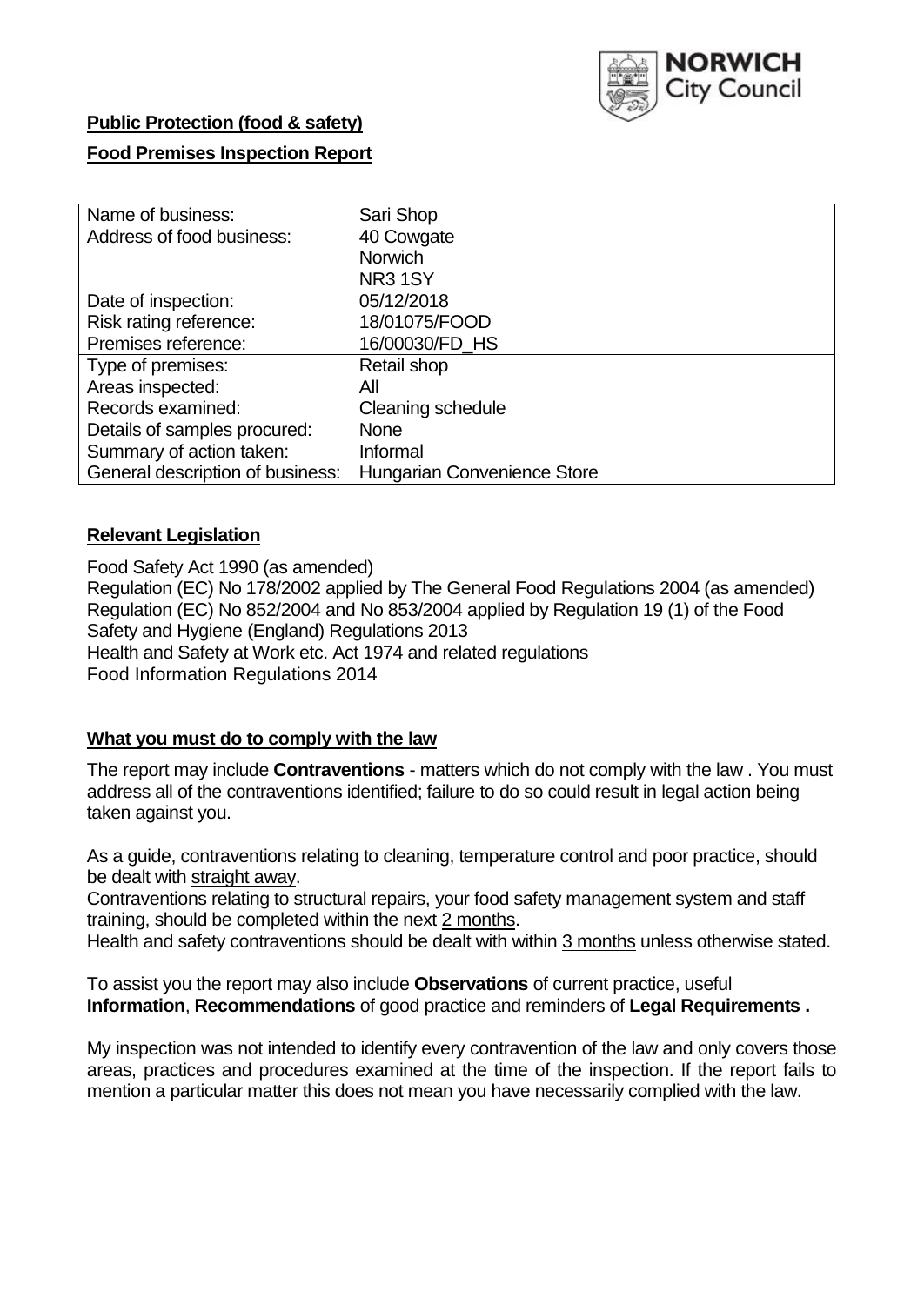# **FOOD SAFETY**

#### **How we calculate your Food Hygiene Rating:**

The food safety section has been divided into the three areas which you are scored against for the hygiene rating: 1. food hygiene and safety procedures, 2. structural requirements and 3. confidence in management/control procedures. Each section begins with a summary of what was observed and the score you have been given. Details of how these scores combine to produce your overall food hygiene rating are shown in the table.

| <b>Compliance Area</b>                     |          |    |  | <b>You Score</b> |                |    |           |    |          |  |  |
|--------------------------------------------|----------|----|--|------------------|----------------|----|-----------|----|----------|--|--|
| Food Hygiene and Safety                    |          |    |  | $\Omega$         | 5              | 10 | 15        | 20 | 25       |  |  |
| <b>Structure and Cleaning</b>              |          |    |  | $\overline{0}$   | 5              | 10 | 15        | 20 | 25       |  |  |
| Confidence in management & control systems |          |    |  | $\Omega$         | 5              | 10 | 15        | 20 | 30       |  |  |
|                                            |          |    |  |                  |                |    |           |    |          |  |  |
| <b>Your Total score</b>                    | $0 - 15$ | 20 |  | $25 - 30$        | $35 - 40$      |    | $45 - 50$ |    | > 50     |  |  |
| <b>Your Worst score</b>                    | 5        | 10 |  | 10               | 15             |    | 20        |    |          |  |  |
|                                            |          |    |  |                  |                |    |           |    |          |  |  |
| <b>Your Rating is</b>                      | 5.       |    |  | 3                | $\overline{2}$ |    |           |    | $\Omega$ |  |  |

Your Food Hygiene Rating is 4 – a good standard

# **1. Food Hygiene and Safety**

Food hygiene standards are high. You demonstrated a very good standard of compliance with legal requirements. You have safe food handling practices and procedures and all the necessary control measures to prevent cross-contamination are in place. Some minor contraventions require your attention. **(Score 5)**

000040

### Contamination risks

**Contravention** The following practices exposed food to the general risk of physical contamination with dirt or foreign objects:

• smoked unwrapped bacon stored in the storeroom. I was pleased to see that this was moved to the fridge at the time of my visit.

**Legal requirement** At all stages of production, processing and distribution, food must be protected from any contamination likely to render it unfit for human consumption, injurious to health or contaminated in such a way that it would be unreasonable to expect it to be consumed in that state.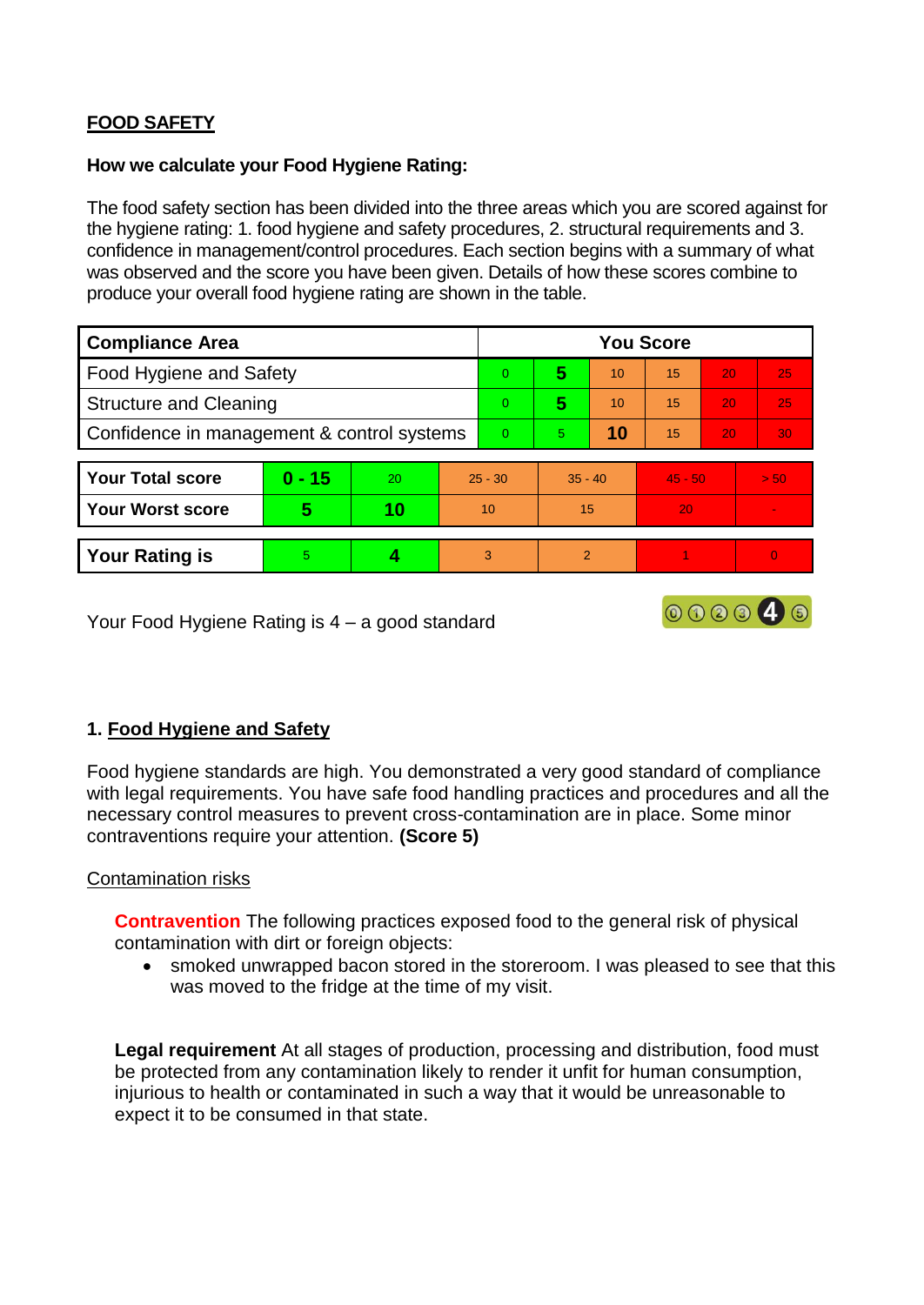## **2. Structure and Cleaning**

The structure facilities and standard of cleaning and maintenance are all of a good standard and only minor repairs and/or improvements are required. Pest control and waste disposal provisions are adequate. The minor contraventions require your attention. **(Score 5)**

### Cleaning of Structure

**Contravention** The following structural items were dirty and require more frequent and thorough cleaning:

- door to the store room
- shelves in the storeroom were constructed of bare wood. You need to seal/treat/paint the wood to leave a smooth impervious surface that can be easily cleaned
- wooden frame to the doors to the display fridge displaying meats needs to be sealed or painted to leave a smooth surface that is easy to clean

Cleaning Chemicals / Materials / Equipment and Methods

**Contravention** Your cleaning materials were not sufficient to control the spread of harmful bacteria such as *E.coli 0157* between surfaces:

**Legal requirement** Proper cleaning and disinfection is essential in preventing the spread of E.coli 0157 and other harmful bacteria onto food and food contact surfaces.

**Information** Ensure you use a surface sanitiser that conforms to BS EN 1276:1997 or BS EN 13697:2001. This information should be available on the label or by contacting the manufacturer.

### **3. Confidence in Management**

There are generally satisfactory food safety controls in place although there is evidence of some non-compliance with the law. The contraventions require your attention; although not critical to food safety they may become so if not addressed. **(Score 10)**

**Contravention** You currently do not have a food safety management system or what you have in place is not suitable given the food risks associated with your business. Although your business is low risk you still require a minimum amount of documentation. This might include your hygiene rules, pest control reports, a staff illness and exclusion policy, a cleaning schedule, date coding, temperature checks